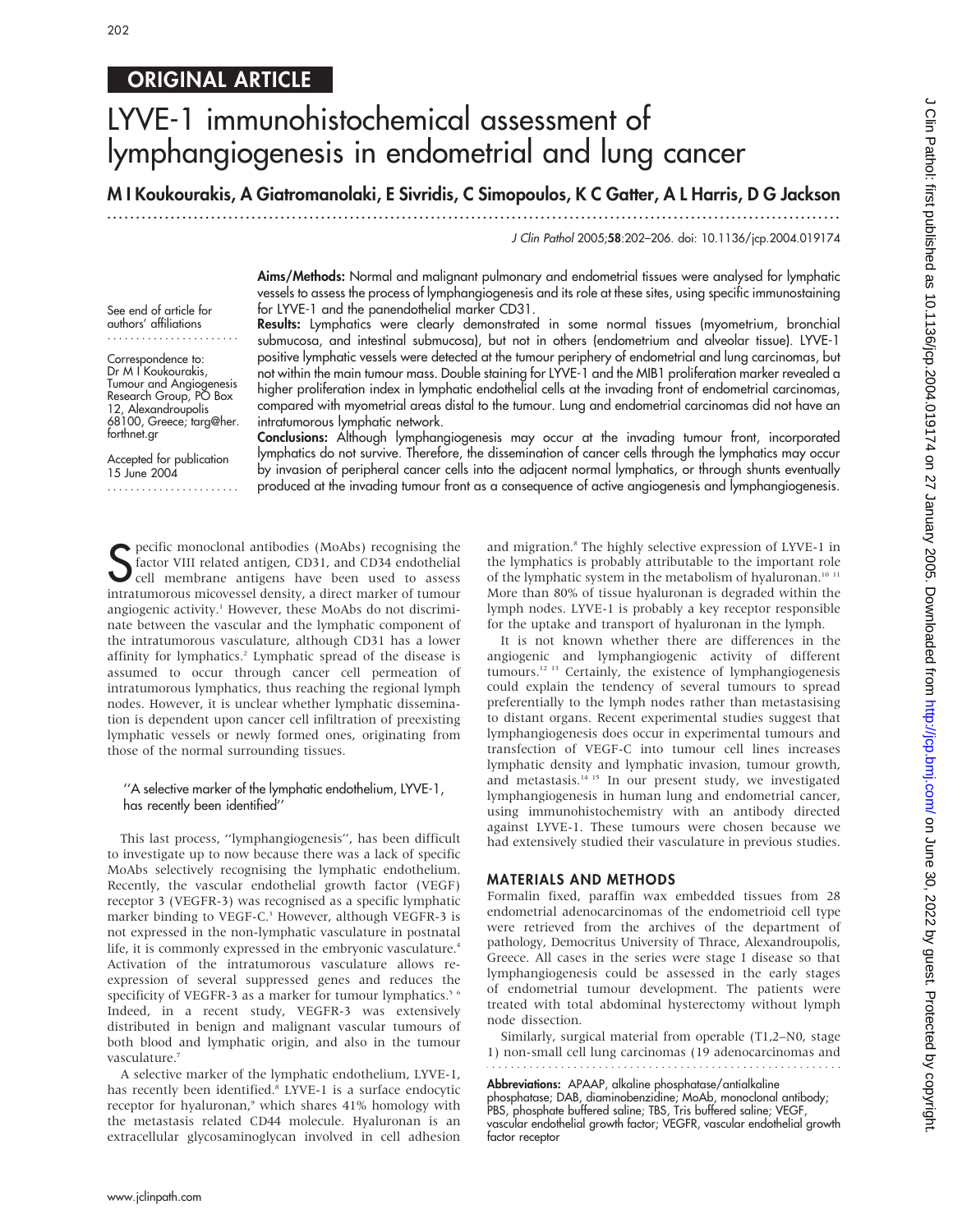49 squamous cell carcinomas) was also retrieved from the department of cellular science, University of Oxford, UK. In addition, 15 surgical samples from normal endometrium of various phases of the menstrual cycle and eight samples from normal lungs (from patients who underwent surgery for reasons other than cancer) were retrieved.

#### LYVE-1 immunohistochemistry

Mouse antihuman LYVE-1 clone 8C (IgG1 isotype) was raised against an immunoglobulin fusion protein of human LYVE-1 lymph vessel endothelial hyaluronan receptor.<sup>8</sup> Sections were dewaxed and antigen retrieval was carried out by microwaving in Dako retrieval buffer (pH 6.0; Dako, Glostrup, Denmark), three times for four minutes each. Slides were incubated in phosphate buffered saline (PBS) with 5% human serum for five minutes. Peroxidase was quenched with methanol and 3%  $H_2O_2$  for 15 minutes. The primary antibody (in PBS plus 5% fetal calf serum) was applied for 45 minutes. After washing with PBS, sections were incubated with a secondary antimouse horseradish peroxidase conjugated antibody (Kwik Biotinylated Secondary; Shandon-Upshaw, Pittsburgh, Pennsylvania, USA) for 15 minutes and washed in PBS. The colour was developed by a 15 minute incubation with diaminobenzidine (DAB) solution and sections were weakly counterstained with haematoxylin. Normal tissue sections from the small intestine were used as positive controls. Normal mouse IgG was substituted for primary antibody as the negative control (same concentration as the test antibody).

## CD31 immunostaining

The JC70 MoAb (Dako), recognising the CD31 panendothelial antigen (platelet/endothelial cell adhesion molecule) was used for microvessel and single endothelial cell staining on 5 µm thick paraffin wax embedded sections. We used the alkaline phosphatase/antialkaline phosphatase (APAAP) procedure. Sections were dewaxed, rehydrated, and predigested with protease type XXIV for 20 minutes at 37˚C. JC70 (1/50 dilution) was applied at room temperature for 30 minutes and washed in Tris buffered saline (TBS). Rabbit antimouse antibody at a dilution of 1/50 (vol/vol) was applied for 30 minutes, followed by application of mouse APAAP complex at a dilution of 1/1 (vol/vol) for 30 minutes. After washing in TBS, the last two steps were repeated for 10 minutes each. The colour was developed by 20 minutes of incubation with new Fuchsin solution.

# Microvessel and lymphatic vessel counting

Microvessel and lymph vessel counting was performed at the tumour invading front and in the inner tumour areas. The areas of highest vascularisation were chosen at low power  $(x100)$  and vessel counting followed on three chosen high power  $(x200)$  fields of the highest density. The microvessel density was the median of the vessel counts obtained in these three fields. Vessels with a clearly defined lumen or well defined linear vessel shape, but not single endothelial cells, were taken into account for microvessel counting.

#### MIB1 immunostaining

In eight selected endometrial carcinoma tissue samples (considered to have the highest LYVE-1 vessel reactivity), simple LYVE-1 and double LYVE-1/MIB1 staining was performed. The LYVE-1 staining procedure was performed as described above, whereas for double staining the MIB-1 antibody (clone PRO224; YLEM, Rome, Italy) was applied immediately before the colour development, and incubated overnight. After washing with TBS, sections were incubated with a secondary rabbit antimouse antibody (Kwik Biotinylated Secondary; Shandon-Upshaw) for 15 minutes

and washed in TBS. Kwik streptavidin peroxidase reagent (Shandon-Upshaw) was applied for 15 minutes and the sections were again washed in TBS. The colour was developed by a 15 minute incubation with DAB solution and sections were weakly counterstained with haematoxylin. Because LYVE-1 does not stain nuclei, such a double staining, in direct comparison with parallel sequential sections stained with LYVE1 alone, allowed the detection of proliferating lymphatic endothelia.

The number of lymphatic vessels with and without nuclear reactivity was recorded in three  $\times 200$  optical fields in the invading tumour front and in three areas within the myometrium (away from the invading tumour area). The mean value was calculated.

#### Statistical analysis

Statistical analysis was performed using GraphPad Prism® 2.01 software (San Diego, California, USA). The unpaired two tailed  $t$  test was used for testing relations between categorical tumour variables (vascular and lymphatic densities compared as continuous variables). All p values are two sided and  $p$  values  $< 0.05$  were considered to be significant.

# RESULTS

# LYVE-1 staining in normal tissues

The expression of LYVE-1 was examined in normal small intestine (used as staining control), and also in the normal uterus and the normal lung. Clear staining of submucosal lymphatics, but not of the adjacent blood vessels, was noted in the intestine. This exclusive expression of LYVE-1 in the lymphatics was also confirmed in the bronchial submucosa and the myometrium. In contrast, there were no LYVE-1 positive vessels in normal endometrial and alveolar tissues, whereas a dense CD31 positive vascular network was noted in both these tissues.

#### LYVE-1 vessel staining

In malignant endometrium, the mean microvessel density for each  $\times$ 200 optical field (using the anti-CD31 MoAb) was 29 (range, 4–77) in the tumour invading front, and this was dramatically reduced in inner tumour areas (median, 11; range, 1–42). The mean microvessel density in lung carcinomas (assessed by anti-CD31 staining) was 29 (range, 6–64) in the invading front and 15 (range, 3–50) in inner tumour areas.

The tumorous vessels within the tumour body of endometrial and lung carcinomas were completely negative for LYVE-1. Myometrial lymphatics were clearly noted at the invading tumour front of some tumours (fig 1A), whereas in others the lymphatics were seen at a distance of about one  $\times$ 200 optical field from the invading tumour front, suggestive of exclusion or even destruction of the lymph vessels by the invading tumour. Lymph vessel density at the invading tumour front ranged from 0 to 7 vessels (median, 2) for each  $\times$ 200 optical field. In the myometrium adjacent to the tumour invading zone, the lymph vessel density ranged from 10 to 35 (median, 22), whereas in myometrial areas away from the tumour front it ranged from 32 to 41 (median, 35)  $(p < 0.0001)$ , apparently reflecting variation in the normal regional distribution. In lung cancer, where alveolar tissue was deprived of lymphatics, LYVE-1 positive vessels were only noted in areas adjacent to entrapped bronchi. LYVE-1 positive areas, with a rather degenerating morphology, were occasionally noted among cancerous glandular structures or nests, and may correspond to incorporated lymphatic structures undergoing regression and breakdown.

# Lymphatic proliferation

In eight cases of endometrial carcinoma, where the presence of lymphatics at the invading tumour front was confirmed,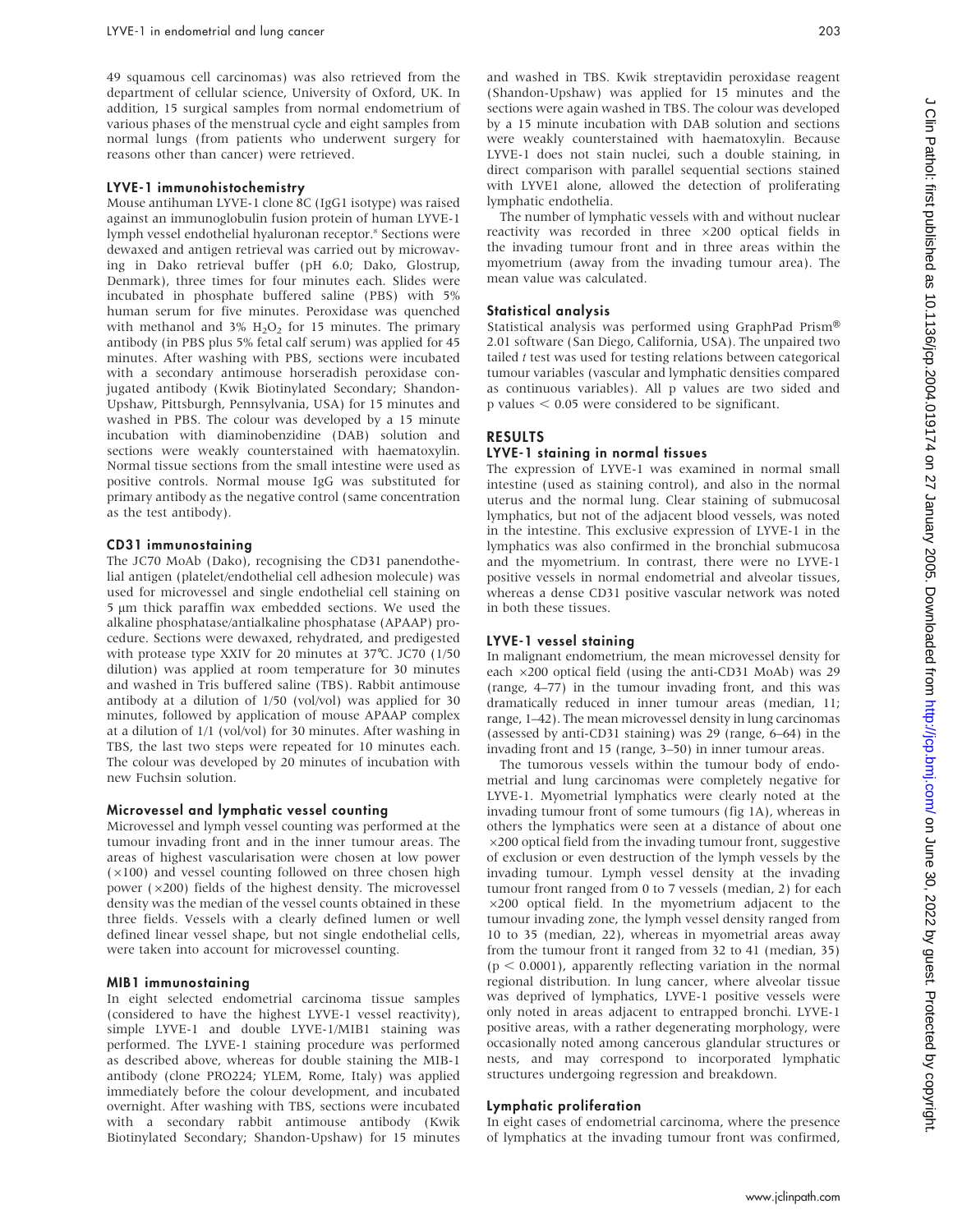

Figure 1 (A) LYVE-1 immunostaining at the invading front of an endometrial adenocarcinoma. Note the positive staining of lymphatics (large black arrows), whereas adjacent blood vessels are negative (white arrows). (B) CD31 immunostaining of the same area exhibiting blood vessel (large black arrows) but not lymphatic vessel (white arrows) reactivity. (C) LYVE-1/ MIB1 double immunostaining of the same area. Note MIB-1 stained nuclei (small black arrows) of both lymphatic and vascular endothelium.

double staining with MIB1 and LYVE-1 revealed that lymphatic endothelial cells were actively proliferating. In the normal myometrium, the median lymphatic vessel density was 36 (range, 31–40), and the median lymphatic vessel density with MIB1 nuclear staining was 0 (range, 0–2), giving a median percentage of 0% (0 of 36 lymphatics;  $p < 0.0001$ ). In the myometrium proximal to the tumour edge, the median lymphatic vessel density was 23 (range, 13– 35) and the median MIB1 positive lymphatic vessel density was 2 (range, 1–4), which gives a median percentage of 9% (two of 23 lymphatics). At the invading tumour edge, the median lymphatic density was 2 (range, 0–6), and was accompanied by intense proliferation of lymphatics (MIB1 nuclear staining: range, 0–4; median, 1; median percentage, 14%). Figure 1A shows LYVE-1 positive lymphatics and LYVE-1 negative blood vessels in the invading tumour area, whereas fig 1B shows MIB-1 nuclear staining of the vascular and lymphatic endothelium.

# **DISCUSSION**

The production of angiogenic factors by tumour and stromal cells leads to endothelial cell migration, endothelial cell proliferation, and the formation of new tube-like structures, which sprout from preexisting capillaries of the host tissue adjacent to the invading tumour front. Newly formed and parental blood vessels are subsequently incorporated into the growing tumour mass, forming a unique vascular network composed of mature and immature vessels, which have an irregular distribution, discontinuities, shunts, and collapsed ill functioning branches. Arterial branches and disrupted veins communicate with this immature vascular network, and thereafter drain into the veins of the systemic circulation.

In contrast to the process of haemangiogenesis, less information is at present available with regard to lymphangiogenesis. The growth factor VEGF-C, produced by several different tumours,<sup>3</sup> was thought to induce proliferation of lymph vessels after binding to the VEGFR-3 receptor. However, because KDR, the receptor that binds to VEGF-A, VEGF-B, and VEGF-C, is also expressed by the lymphatic endothelium,<sup>16</sup> these VEGFs could be lymphangiogenic also. The formation of a new lymphatic network within tumours would greatly facilitate tumour growth by draining waste products of metabolism and promoting lymphatic dissemination of tumour cells.

# ''A striking absence of LYVE-1 positive lymphatics was noted within the tumour body of all cases studied, even though a CD31 positive vascular network was consistently noted''

Using the lymph vessel specific LYVE-1 MoAb, which recognises an endocytic receptor for hyaluronan,<sup>8</sup> we assessed whether lymphangiogenesis does indeed occur in certain human malignancies, namely endometrioid adenocarcinoma of the uterus, lung adenocarcinoma, and lung squamous cell carcinoma. Staining of normal lung, myometrium, and small intestine confirmed the specificity of LYVE-1 immunostaining of lymphatics. LYVE-1 positive lymphatics were also identified within the normal myometrium and the normal bronchial submucosa. LYVE-1 positive lymphatic vessels were not seen in the normal alveolar tissue or within the normal endometrium. These findings demonstrate the variable nature of the lymphatic network among different tissues.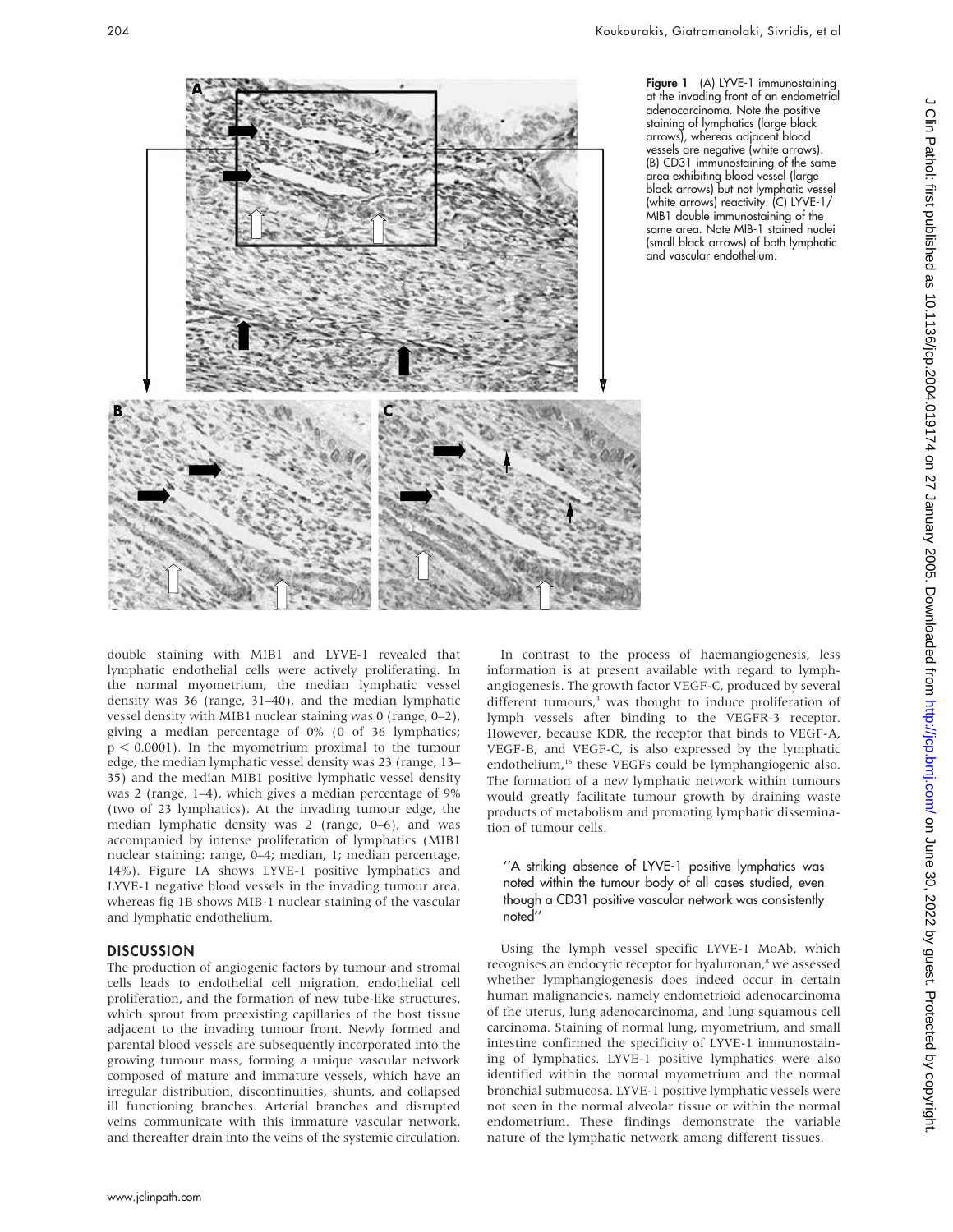A striking absence of LYVE-1 positive lymphatics was noted within the tumour body of all cases studied, even though a CD31 positive vascular network was consistently noted. In the invading edge of endometrial cancer two different patterns could be identified, namely: (1) LYVE-1 positive vessels entrapped by the spreading tumour, and (2) absence of LYVE-1 positive vessels. In lung cancer, such a feature was noted only at invading tumour edges adjacent to bronchi and not adjacent to alveolar tissue, where lymphatics were absent. The lack of immunohistochemically identifiable lymphatics within the main tumour mass suggests that even though lymphatics may be incorporated into the tumour mass, these cannot survive, but rather regress and vanish. Indeed, we showed previously that the survival of vessels in the inner tumour areas is problematic, and that the vessel density rapidly decreases in tumour areas 4–6 mm distant from the invading tumour front.<sup>17</sup> Cancer sections stained for lymphatics did occasionally show LYVE-1 positive stromal areas, squeezed among malignant tissue, that may represent degenerative lymphatic structures incorporated into the tumour.

Assessment of the proliferation status of endothelial cells at the invading front of this type of endometrial carcinoma exhibiting a growth pattern with incorporating lymphatics showed that lymphatic endothelium (similar to non-lymphatic vascular endothelium) had a higher proliferation rate than the endothelium located at distal areas. This shows that lymphangiogenesis may occur in the invading tumour edge, where tumour interacts with the lymphatic rich normal tissue. However, this was not a constant feature and it may differ among tumours. The lack of intratumorous lymphangiogenesis in human melanomas suggested in a study by Fallowfield and Cook, where double staining for UEA1 and collagen IV was used to discriminate between blood and lymphatic vessels, agrees in part with our findings.<sup>18</sup> In contrast, two recent studies in melanoma (using the anti-LYVE-1 MoAb) confirmed the presence of focal areas exhibiting intratumorous lymphatic proliferation.<sup>19 20</sup> Importantly, increased lymphatic density was linked with tumours with a lower proliferative activity and was associated with a better prognosis,<sup>20</sup> showing that more aggressive tumours destroy the lymphatic vessels once incorporated, instead of stimulating their proliferation. A recent study in breast cancer showed that there are no lymphatics within the tumours, and that there was no lymphatic proliferation even in areas of intense haemangiogenesis.21 These findings are in accordance with our present study, where lymphangiogenesis or the integration of viable normal lymphatics into the tumorous vascular network did not occur within the tumour body. Careful evaluation of the invading tumour edge, however, revealed that some tumours do incorporate proliferating lymphatics, exhibiting a lymphatic network exclusively located in this thin layer (4–6 mm) of normal–tumorous interacting tissue. However, in some tumours, such as squamous cell head and neck carcinomas, lymphangiogenesis does occur within the tumour body.<sup>22</sup> It seems that the patterns of lymphangiogenesis vary among malignancies.

The lack of both peripheral lymphangiogenesis and of an incorporated viable lymphatic network within the tumour body in most endometrial and lung tumours raises questions about how lymphatic metastasis is achieved and how lymph produced by malignant tissues is drained. One possibility regarding fluid drainage is that the lymphatics are bypassed and that the host's venous supply carries out the process. In that way, tumours may use their vasculature both in terms of a venous and a lymphatic network. Alternatively, the lymph produced by peripheral tumour areas could be drained into more distal host lymphatics in the surrounding normal

# Take home messages

- Using specific immunostaining with the anti-LYVE-1 monoclonal antibody and the panendothelial marker CD31 in malignant pulmonary and endometrial tissues, we found that although lymphangiogenesis can occur at the invading tumour front, incorporated lymphatics do not survive
- Therefore, the dissemination of cancer cells through the lymphatics may occur by invasion of peripheral cancer cells into the adjacent normal lymphatics, or through shunts eventually produced at the invading tumour front as a consequence of active angiogenesis and lymphangiogenesis

tissue. Therefore, lymphatic dissemination of cancer may occur by active invasion of cancer cells from the invading tumour front into the host's lymphatics, as Hartveit et al suggested in 1990.<sup>23</sup> In cases with active lymphangiogenesis at the invading edge, such invasion would be more probable, and shunts among the sprouting lymphatic and nonlymphatic endothelium may also occur. In this way, invasion of cancer cells in non-lymphatic vessels could also result in node metastasis. Whether peripheral lymphangiogenesis is necessary or enhances the probability of lymphatic metastasis cannot be concluded from our present study because the endometrial carcinomas studied were stage I.

In conclusion, using specific immunostaining for LYVE-1 and the proliferation marker MIB1, lymphangiogenesis was detected in a subset of endometrial adenocarcinomas, and was located exclusively at the invading tumour edge. Such an event is difficult to confirm in lung carcinomas because alveolar tissue is deprived of vessels and such a process should be sought only in the proximity of tumour to bronchial structures. The lack of lymphatics within the tumour body, regardless of the presence or absence of peripheral lymphangiogenesis, suggests that tumour lymph drains directly into the immature intratumorous vascular network, and only in peripheral tumour areas is the lymph drained into the lymphatics of the surrounding normal tissue. Lymphatic dissemination of cancer cells may occur either by active invasion of cancer cells into host lymphatics adjacent to tumour tissue or by invasion of actively dividing and intercommunicating non-lymphatic and lymphatic vessels generated at the invading tumour edge.

#### Authors' affiliations .....................

M I Koukourakis, A Giatromanolaki, E Sivridis, C Simopoulos, Tumour and Angiogenesis Research Group, Departments of Radiotherapy/ Oncology, Pathology, and Surgery, Democritus University of Thrace, Medical School, Alexandroupolis 68100, Greece K C Gatter, Department of Pathology, Nuffield Department of Clinical Laboratory Sciences, John Radcliffe Hospital, Oxford OX3 9DS, UK A L Harris, Cancer Research UK, Molecular Oncology Laboratories, Weatheral Institute of Molecular Medicine, John Radcliffe Hospital D G Jackson, MRC Human Immunology Unit, Institute of Molecular Medicine, Oxford Radcliffe Hospital, Headington, Oxford OX3 9DS, UK

### REFERENCES

- Vermeulen PB, Gasparini G, Fox SB, et al. Quantification of angiogenesis in solid tumors: an international consensus on the methodology and criteria of evaluation. Eur J Cancer 1996;14:2474–84.
- 2 Parums DV, Cordell JL, Micklem K, et al. JC70: a new monoclonal antibody that detects vascular endothelium associated antigen on routinely processed tissue sections. J Clin Pathol 1990;43:752–7.
- 3 Paavonen K, Puolakkainen P, Jussila L, et al. Vascular endothelial growth tactor receptor-3 in lymphangiogenesis in wound healing. *Am J Pathol*<br>2000;**156**:1499–504.